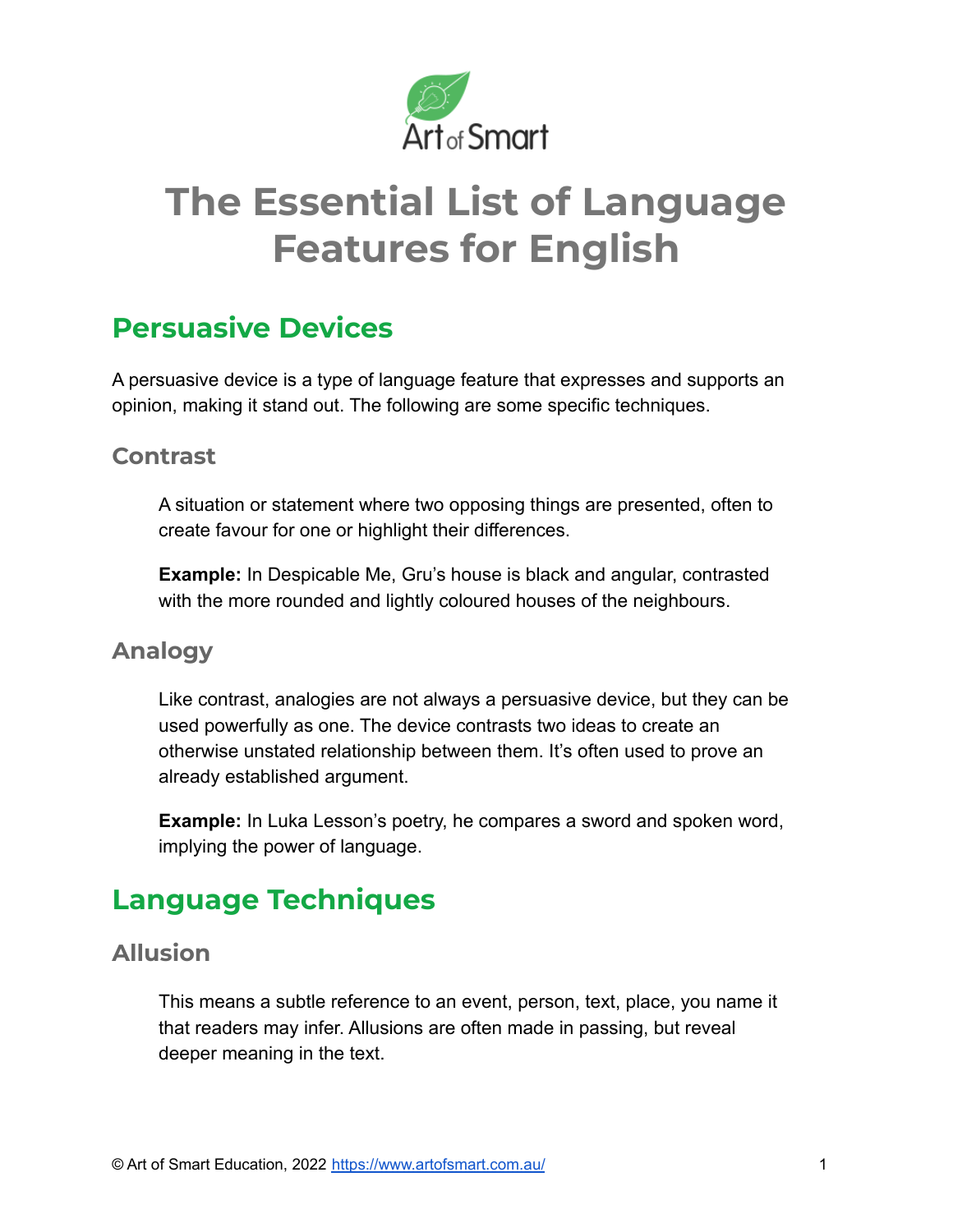

**Example:** In Sylvia Plath's 'Daddy', Plath uses allusions to Hitler to emphasise the foul character of her father.

## **Ambiguity**

Often in texts, the ending of a story or line is left for the reader to determine. This is particularly common in postmodern texts.

Authors who use ambiguity do not explicitly state what has happened to a character or plot. They may offer some clue for the reader to decipher, or they may keep it completely open-ended.

This encourages readers to think critically and engage more deeply with the text.

**Example:** At the end of Inception (Christopher Nolan), we do not know whether the main character is in reality or dreaming. This is shown through a camera cut just as audiences feel they are about to find out.

#### **Assonance**

A technique that you probably know, but don't realise it!

Assonance is like alliteration but emphasises vowel sounds being repeated. This is often at the start of words, but it can include repetition of vowels within words, too.

**Example:** "See ya later skater" repeats the 'e' and 'a' vowels, in this case creating a rhyming sequence. "'Zooper Dooper' (every Aussie kid's favourite ice block) repeats the 'o'.

## **Connotation**

Some words or phrases evoke certain feelings for a reader. This can be because of how they sound or feel, historical context or pop culture.

**Example:** 'Beautiful' and 'cute', while both describing how something is visually appealing, have different connotations. 'Beautiful' creates a sense of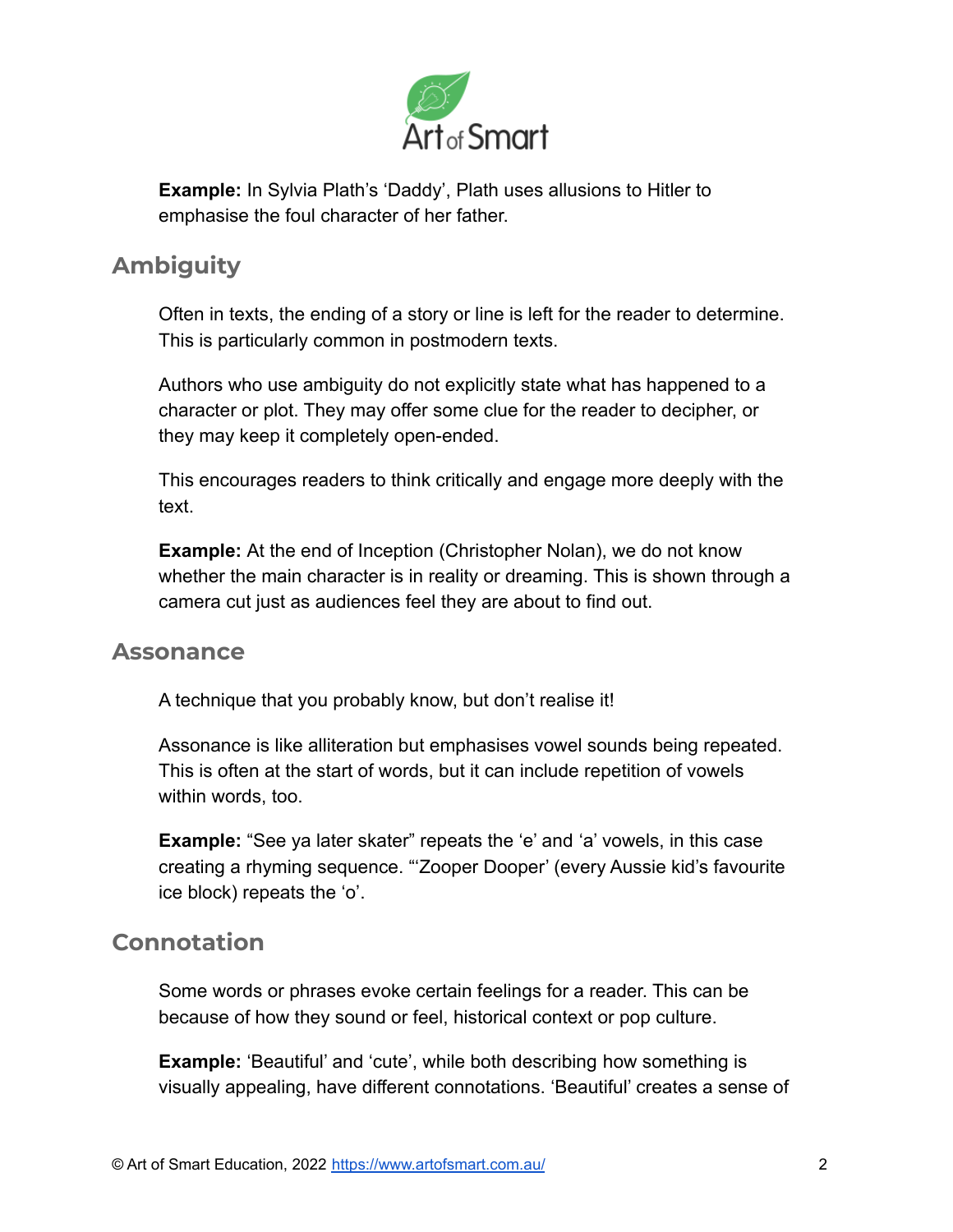

grace, elegance and maturity, while 'cute' is typically associated with youth and innocence.

#### **Euphemism**

When a mild or "polite" expression is used instead of a vulgar or blunt term, it is a euphemism.

**Example:** We often say "passed away" instead of referring to death directly.

## **Figurative Language**

A little like connotation or euphemism, figurative language is a type of language feature used when certain words have meanings behind what is really being said. You can think of this like an extended metaphor. This type of language is particularly common in poetry.

**Example:** *"A handsome manor house grew out of darkness at the end of the straight drive."* (JK Rowling, Harry Potter and the Deathly Hallows)

## **Hyperbole**

The deliberate exaggeration of a topic for emphasis or humour. Often, hyperbole is used in already emotional situations to gain greater reaction.

**Example:** *"I was so exhausted that I slept for ten days."*

#### **Imagery**

Language that creates a mental picture of the topic it talks about, often to enhance the mood behind a text.

**Example:** *"The leaves created a blanket on the ground, with all kinds of red and gold hues to match my boots."*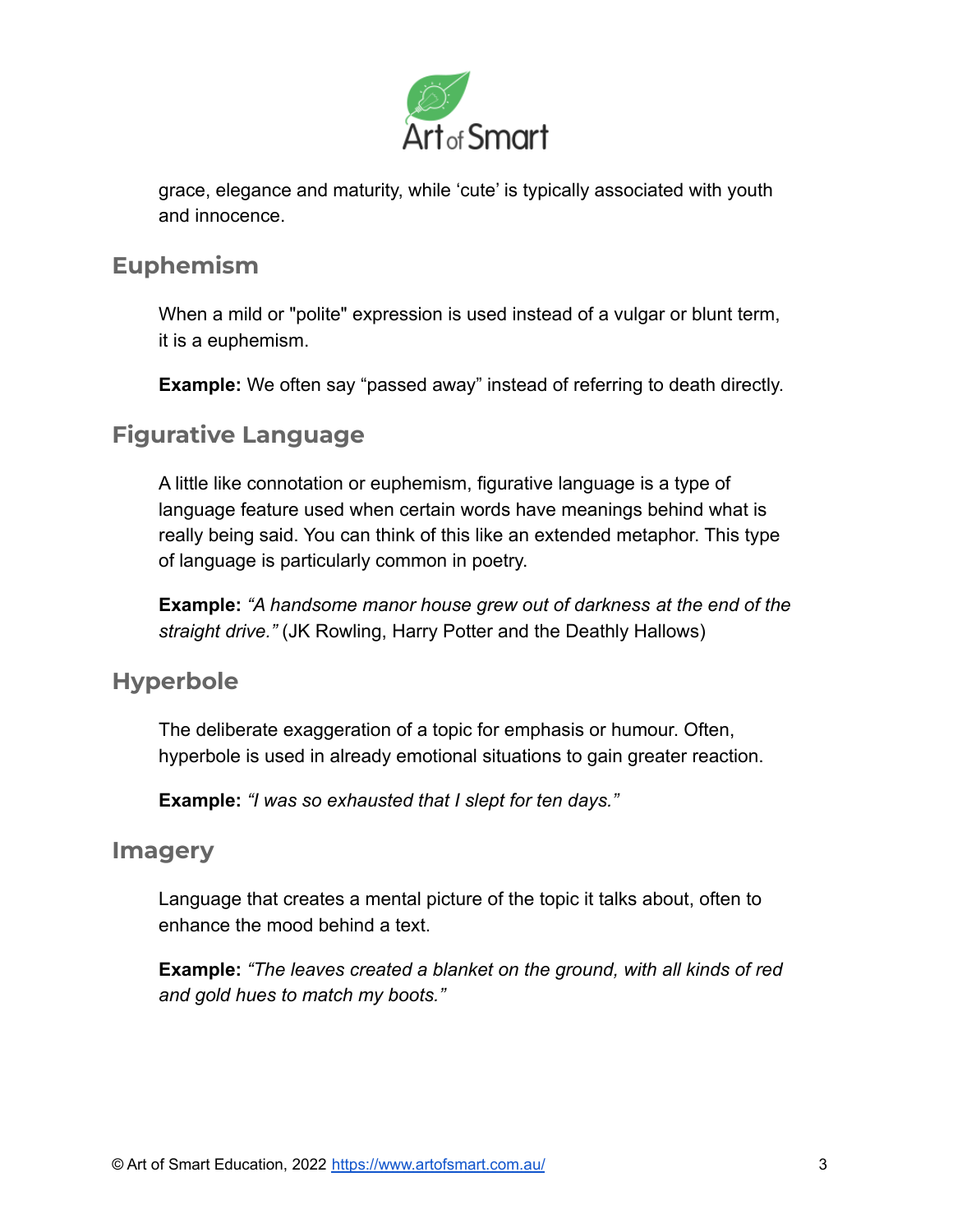

#### **Irony**

When language is used to express somebody's meaning or situation, that generally means the opposite. Irony is often a tip-of-the-tongue kind of humour that points out awkward or funny situations.

**Example:** Saying "isn't this great weather?" right before storm hits.

## **Simile**

Often, two things are compared to one another by describing one thing as being 'like' the other. This can create contrast or offer more power to a concept.

Usually similes are phrased with the words 'like' or 'as'.

**Example:** *"He roared like a lion."*

## **Juxtaposition**

When two things that are generally very opposite are placed next to each other, creating a stark contrast.

**Example:** A brand new building standing next to an old, historical one.

#### **Metaphor**

Stating that something 'is' another thing to draw comparison or deeper understanding to a text. Often, figurative meanings can give the reader a greater appreciation of what is written.

Some metaphors appear continually throughout a text and help to shape the narrative arc. These are known as extended metaphors.

**Example:** "She had once been a great fortress, keeping secrets closely hidden.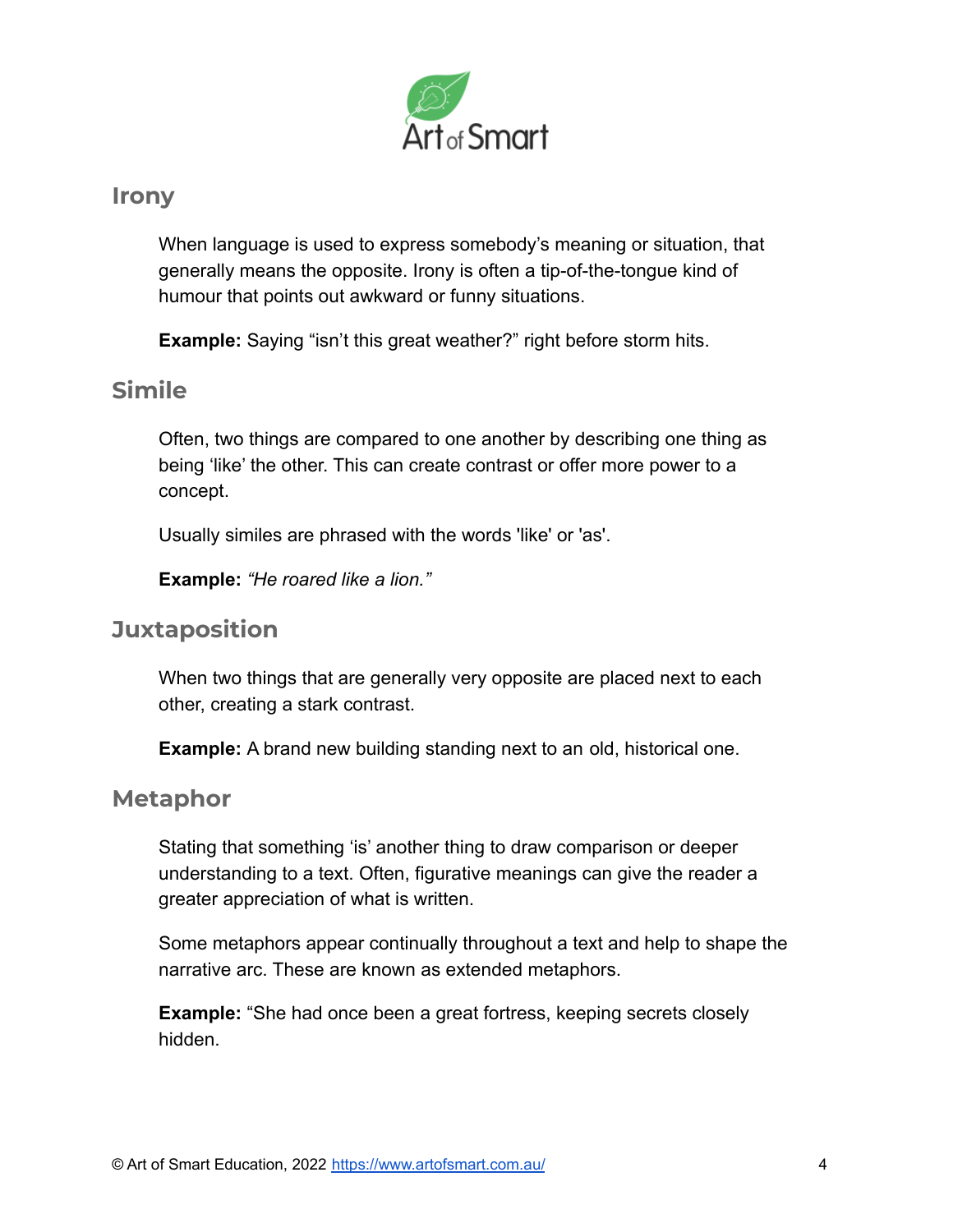

## **Onomatopoeia**

A word that sounds exactly like what it represents, allowing the reader to 'hear' the text.

**Example:** Pop, snap, simmer, bubble, slop.

#### **Oxymoron**

An oxymoron is a type of language feature where two words or concepts that contradict each otehr are used to create a complex idea, while maintaining some sense.

**Example:** "The dinner was awfully good."

## **Rhetorical Question**

A question that has a very obvious answer, which the author does not expect to receive. Often rhetorical questions are used to make the audience think deeply about a topic. They can also provide humour and sarcasm.

**Example:** "Did you know that thousands of plastic bags wash up on beaches each year?"

## **Sibilance**

Sibilance sort of sounds like what it is! This technique is like alliteration, but when all 's' sounds are used. It can add an air of mystery or danger to a character, or it can be soft and flowing.

**Example:** When the snake talks in The Jungle King movie, she often uses several 's' words in a row to highlight her hissing and sound more dangerous.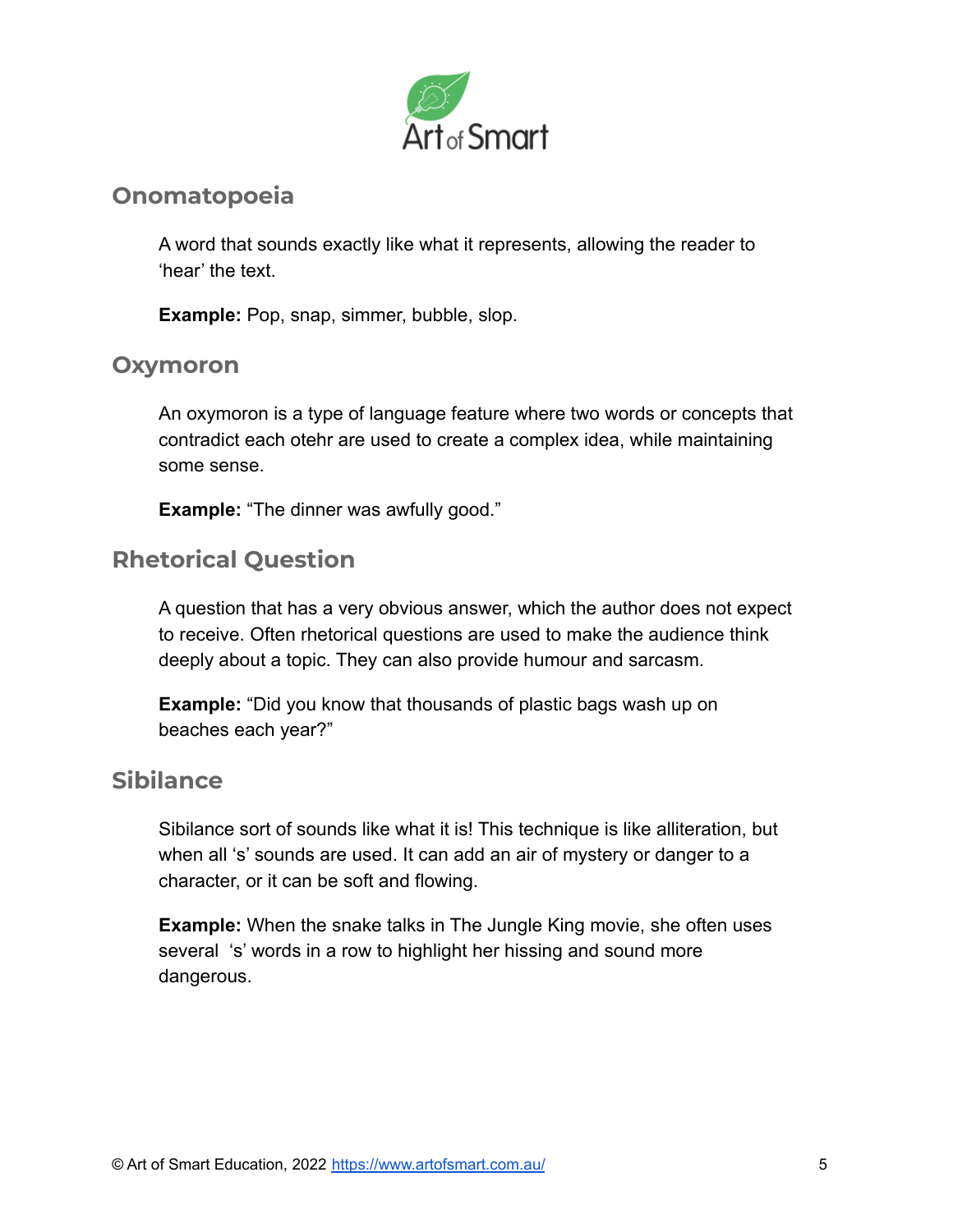

## **Sound Devices**

This is a blanket term for techniques often used within a text to focus on the sounds words produce and how they relate to each other. This can be important for rhyming schemes and tempo.

You'll find many examples of this in poetry or songs.

**Example:** Rhythm, rhyme, resonance, etc.

## **Modality**

The strength or force of a word, with low modality words being passive while high modality words are forceful.

Characters giving speeches or rallying crowds would use high modality words, as they raise the intensity and strength of the language and scene.

## **Exclamation**

This is one form of showing modality within a text. Exclamation marks generally suggest high modality, or shock, excitement and anger. This can express the tone of dialogue being written.

**Example:** "This is the best day of my life!" elicits a response of elation.

#### **Tone and Mood**

Like the atmosphere, tone or mood is about creating certain feelings within a text. This time, it focusses more on the emotions the author has towards very specific subjects, rather than the scene as a whole.

**Example:** *The enemy? His sense of duty was no less that yours, I deem. You wonder what his name was, where he came from. And if he was really evil at heart. […] War will make corpses of us all."* (J. R. R. Tolkien, Lord of the Rings)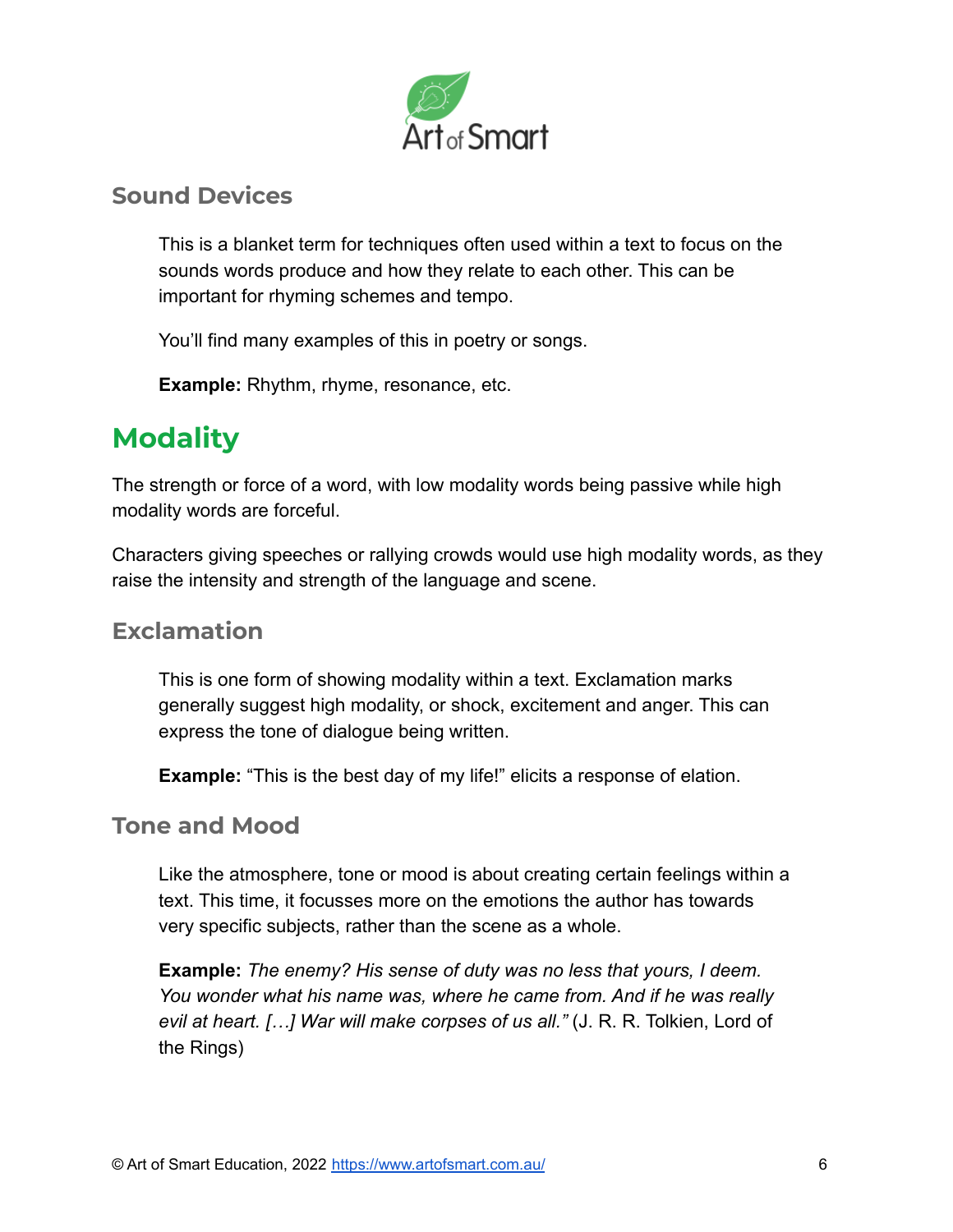

This dialogue expresses a mood of distaste for war and that it only leads to death, reflecting Tolkien's own views.

#### **Syntax**

Syntax is all about specific sentence structure and how the construction of words into a sentence creates meaning. This is a huge topic (in fact, people do entire degrees on it).

In a simple sense, syntax affects the readability and tone of a certain text. Short sentences create urgency, while compound sentences can create a more passive flow.

**Example:** "I could hear him behind me. Just one step off. I ran. I ran."

## **Grammatical and Story Structures**

## **Allegory**

This type of language feature is used when a story or narrative has two meanings that are presented. One is overt, or obvious. The other may be metaphoric and hidden. Often, this second meaning forms commentary around social or political aspects of the narrative.

**Example:** Narnia is often viewed as an allegory for the Bible, with Aslan as a symbol of Jesus. This creates religious understanding that runs alongside the main plot.

## **Antithesis**

Putting two sentences, people or situations that are entirely different next to each other or in immediate succession.

This technique can increase tension, help audiences weigh up different scenarios or allow characters to balance one another out.

**Example:** *"If you fail to plan, you plan to fail."*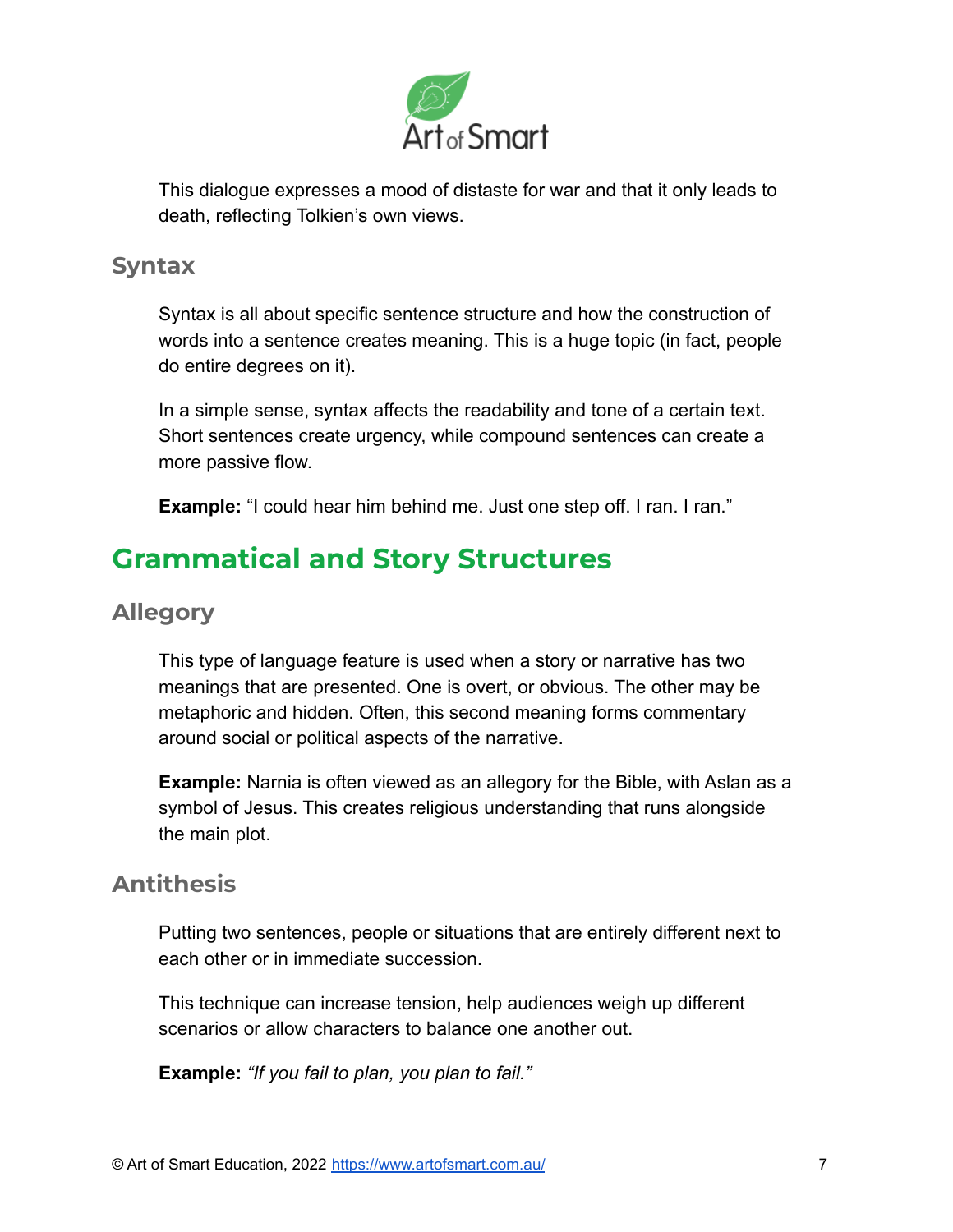

## **Archetype**

Archetypes are incredibly important in shaping stories. These characters or objects have recognisable tropes, often progressed across different texts by various authors.

This technique can add an element of predictability or certainty to a piece, but it can also be subverted to create great plot twists.

**Example:** Cady in Mean Girls and Mia in The Princess Diaries fit the archetype of a nerdy girl who is transformed.

## **Atmosphere**

Atmosphere, or mood, is vital in creating a compelling story. It refers to the feeling created by a scene, situation or text. It's often driven by careful word choice. You might think of it a little like mise en scène in a movie, but in written form.

**Example:** *"It was a cruel day, the bright orange blaze ripped through the treetops as I stood and watched it ravage homes, helpless."*

## **Characterisation**

Characters are first introduced in a certain light, then formed through the arc of the story, often by their own actions or the actions of those around them.

You know the characterisation of a person is strong if you can imagine how they would react in a situation they are not already in.

**Example:** Sybil in Downton Abbey is characterised as being forthright and rebellious. Through her relationships, her empathetic side is drawn out.

## **Cliché**

Overused expressions that create instant meaning. Sometimes cliches can be annoying, but when used effectively, they create humour and momentum.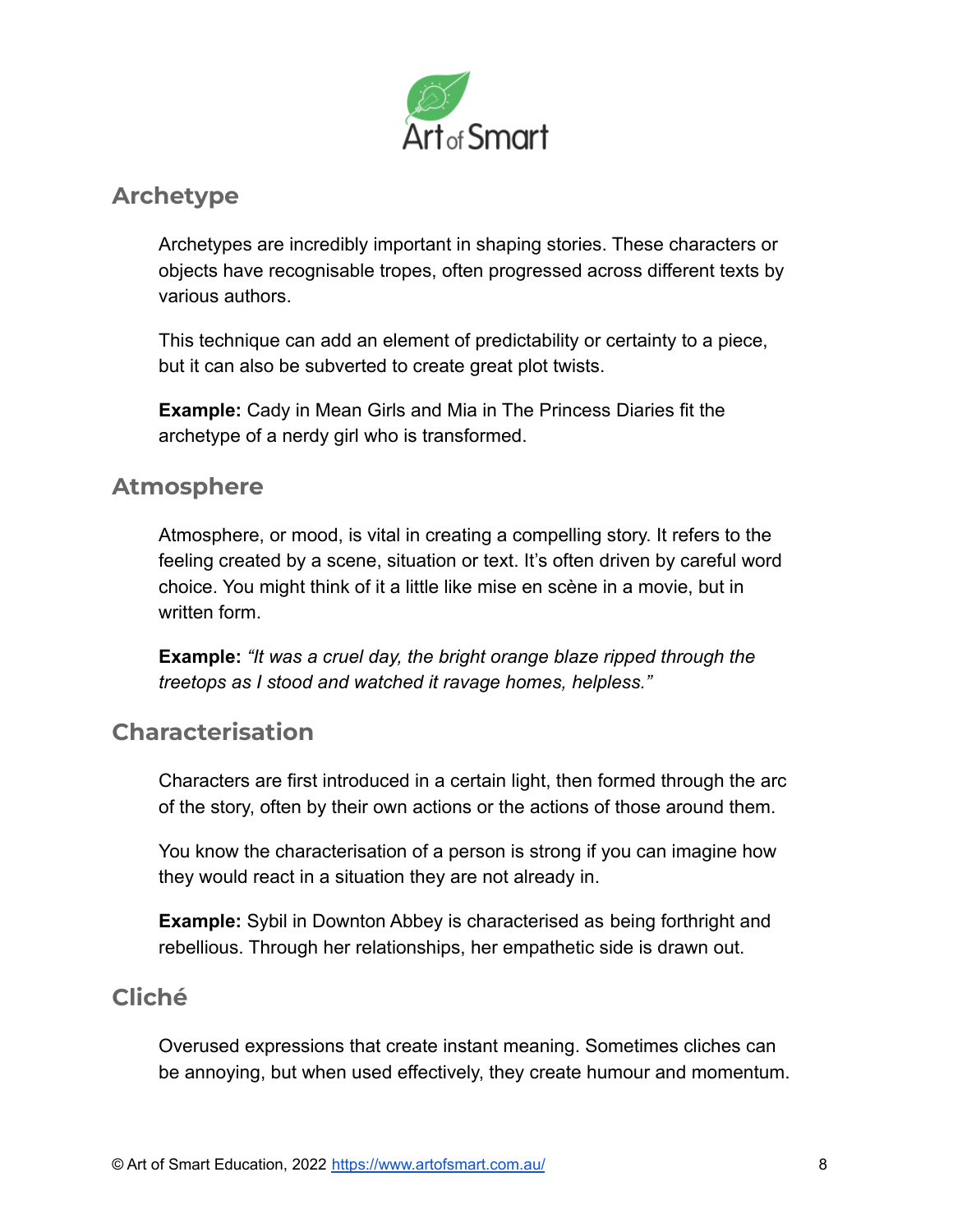

**Example:** *"He ran like the wind."*

#### **Context**

The time, place and social setting in which a text was written or set. Often, this determines the values and perspectives within a certain text.

It's important to understand three kinds of contexts within text. First, we have **literary** (what was being written and created at the time of writing), **historical** (what was going on in the border world when the text was written), and **personal** (who the author was and what they had experienced).

On top of this, there's also the **internal context** of where the text is set, which may be different from the context of when it was written.

**Example:** Picasso's painting 'Guernica' was informed by the context of pre-WW2 Europe, so Picasso used blue and red in the work to symbolise anti-war sentiment.

## **Linear and Non-linear Narrative**

Narratives in this context are about how a text is structured to create meaning.

Linear narratives follow the same time sequence as our usual days always moving forward, in sequential order. A non-linear narrative jumps around in time to draw the audience's attention to different elements.

You will notice that it's quite rare for a novel or movie to be purely linear, as some non-linear elements break up pacing.

**Example:** The Age of Adeline is a film that follows a non-linear narrative.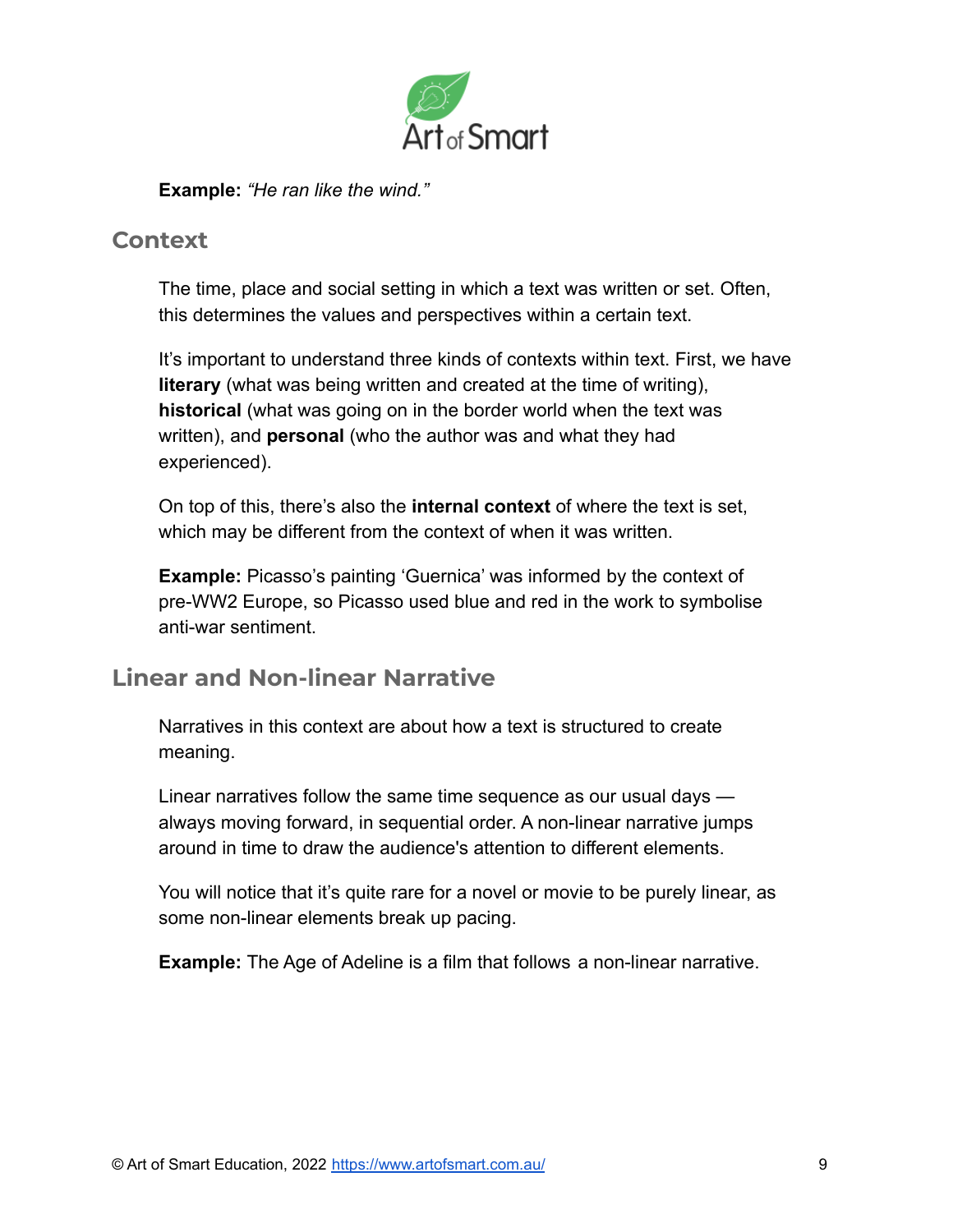

### **Frame Narrative**

Sometimes, texts present a 'story within a story', where the main narrative is being told by someone outside of the narrative itself. This can add suspense of an extra layer of context.

**Example:** In Little Women, Jo tells the story through her book by the same name.

## **Intertextuality**

When a text references another text, it's known as intertextuality. This can be very overt, or it can be an allusion designed only for those who know both texts to pick up on it.

**Example:** Ten Things I Hate About You is based on and makes references to The Taming Of The Shrew.

#### **Foreshadowing**

When a situation is hinted at before it actually occurs. This is usually done by drawing audience attention to a particular subject or item that drops hints.

**Example:** In Juno, the main character by the same name starts displaying pregnancy symptoms before she actually takes a test.

#### **Setting**

The location that a narrative is placed in, like an internal context. This often affects the arc of the story.

**Example:** Abandoned castles and stormy moors are classic settings used in Gothic texts, while teen dramas are typically set in high schools and suburban towns.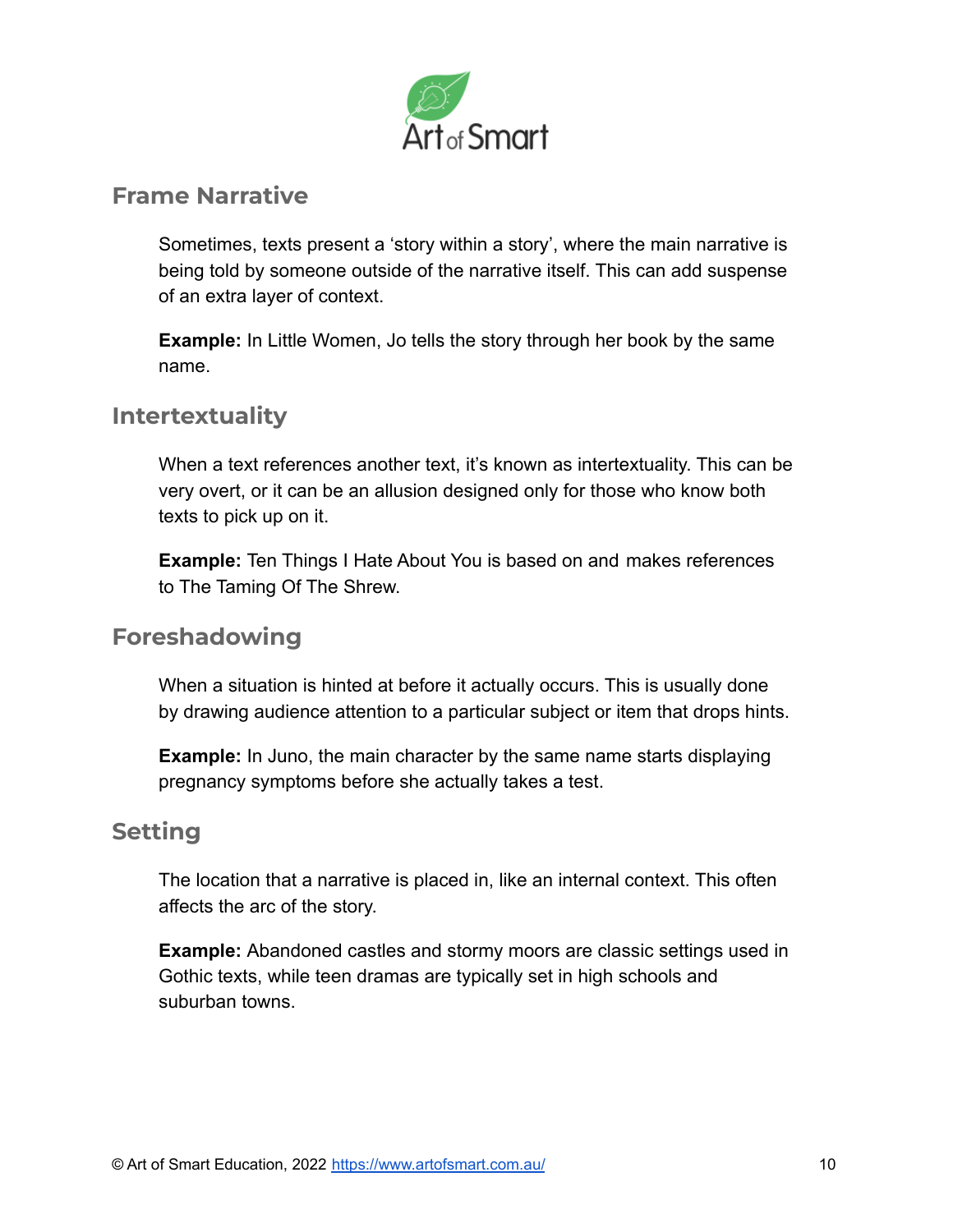

#### **Form**

The structure of a text that comes from the text type, broader context and stylistic choices of the author. This may include the way language is structured or different sentence choices.

**Example:** Divergent and The Hunger Games are both survival young adult novels, yet the authors' choices and context of writing create differing themes.

#### **Icons**

An object or subject that symbolises a much larger element of the story. Hero characters often have a symbol attached as a way to enhance meaning and importance.

**Example:** Superman is symbolised by his cape, Katniss by a Mockingjay, etc.

## **Omission**

Sometimes elements are intentionally left out of a text by the author. This is called omission, and it leaves a level of ambiguity for audiences to 'fill in the blank'. Sometimes, an ending scenario can be implied but this is not always the case.

**Example:** At the end of the book, [The Great Gatsby](https://artofsmart.com.au/english/the-great-gatsby-essay-analysis/), the audience isn't told explicitly what happens to each character, but they are given enough information to infer an ending.

## **Parallels**

Like so many language features, parallels create a contrast between two characters or plot points, allowing links to be formed between them. This is often seen if two plots run next to each other, or two characters with similar features but differing stories are introduced.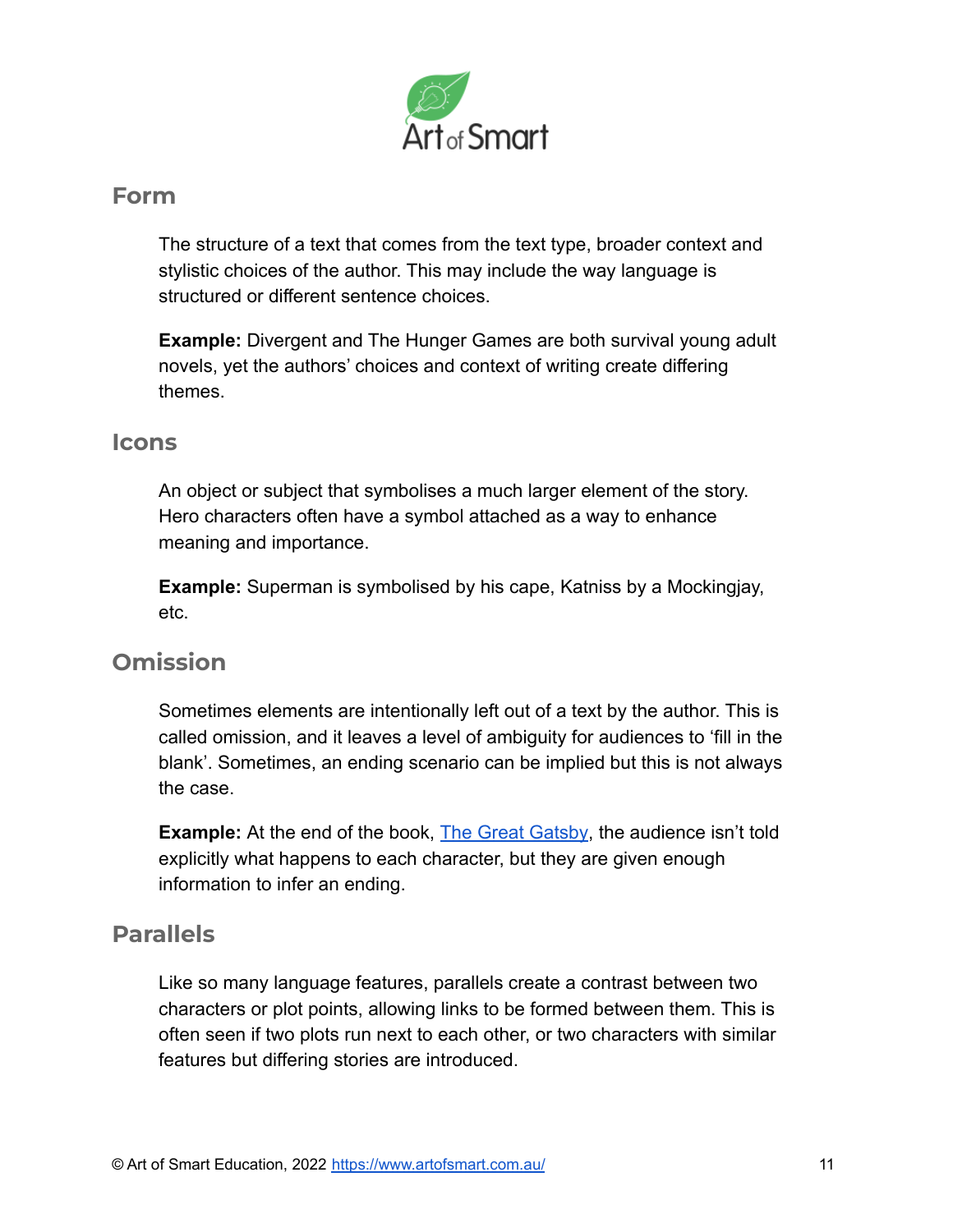

**Example:** In the film, Fantastic Mr Fox, Ash follows his father and lives a younger version of his life. However, he makes different decisions that reveal Mr Fox's mistakes to himself.

## **Pathetic Fallacy**

When you give a non-human object feelings or senses, you are using pathetic fallacy. This is most commonly associated with weather.

**Example:** "The wind was angry as it ran through the trees."

#### **Dramatic Irony**

When a story is structured to provide the audience with an 'inside scoop' that characters do not know about. This is often shown through different phrasing to create tension.

**Example:** In **[Hamlet](https://artofsmart.com.au/english/hamlet-analysis/)**, revolving scenes allow the audience to see who is plotting to kill, without it being given away to characters. This creates suspense and betrayals of trust.